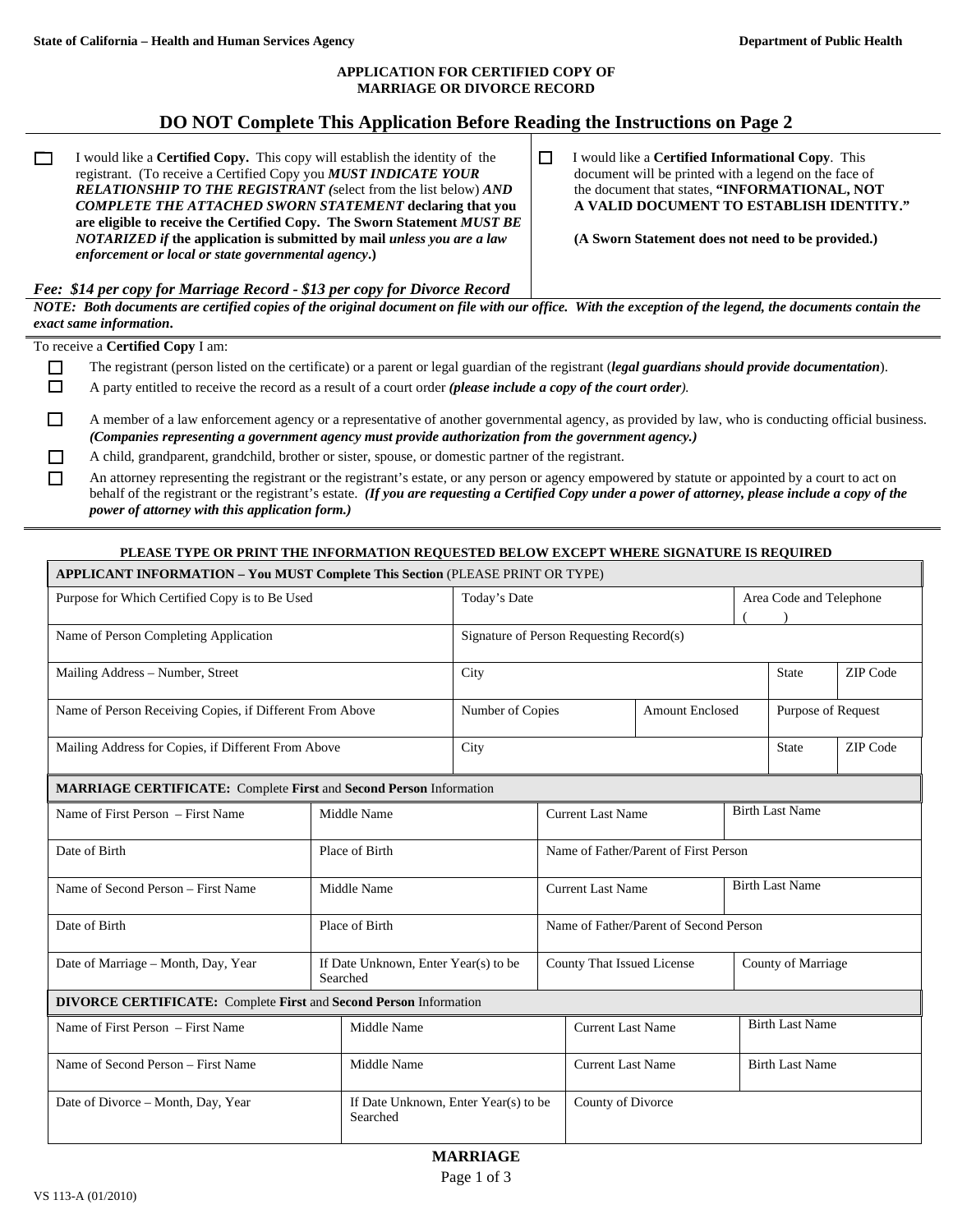**INFORMATION: Public Marriage Records:** Maintained in the Office of Vital Records (OVR) since July 1, 1905.

- y **1905 Through 1948, 1987 Through 1997, and 2000 to Present:** While we do preserve these records in our office, due to the timeconsuming process of searching marriage records, we *are not able to provide* certified copies of certificates for these years. You will need to contact the County Recorder in the county where the license was issued.
- y **1949 Through 1986, and 1998 Through 1999:** Due to the increased and urgent need for certified copies of birth certificates as proof of identity, OVR is experiencing lengthy delays in the processing time for marriage records. Since this processing time can easily exceed six months, you should submit your request for a marriage record to the County Recorder's Office in the county where the marriage license was issued.
- **Confidential Marriage Records:** We *do not maintain* confidential marriage records. Contact the County Clerk's Office in the county where the marriage license was issued.
- **Divorce Records:** Maintained only for the years 1962 through June 1984. For these years, we are only able to provide you with a Certificate of Record, which identifies the names of the parties, filing date, county, and case number of the divorce. Copies of the *actual divorce decree* can only be obtained from the Superior Court in the county where the divorce took place. *Our processing time for divorce records can be quite lengthy and may exceed six months.*

### **INSTRUCTIONS:**

- 1. Use a separate application for each different record that you are requesting. Include \$14 for each marriage and \$13 for each divorce record request. If we cannot locate the record based on the information you provide, state law requires that we keep the fee (for our searching efforts), but we will provide you with a "Certificate of No Public Record."
- 2. Provide as much information as possible to help us locate the specific record you are requesting. Complete *First and Second Person Information* for marriage requests, and/or divorce requests. If the information you provide is incomplete or inaccurate, we may not be able to locate the record.
- 3. Identify the number of copies you want. Include a check or money order (for out-of-country requests, use an international money order payable in U.S. dollars) made payable to the *Office of Vital Records*. Mail this application with the fee(s) to the Office of Vital Records at the address below.

## 4. **SWORN STATEMENT:**

- The authorized individual requesting the certified copy must sign the attached Sworn Statement, declaring under penalty of perjury that they are eligible to receive the certified copy of the marriage record, and identify their relationship to the registrant(s) – their relationship must be one of those identified on Page 1.
- If the application is being submitted by mail, the Sworn Statement **must be** notarized by a Notary Public. (To find a Notary Public, see your local yellow pages or call your banking institution.) **Law enforcement and local and state governmental agencies are exempt from the notary requirement.**
- You do not have to provide a Sworn Statement if you request a "Certified Informational Copy" of the marriage record.
- 5. **Returning Completed Certificates:** Completed certificates are returned using the U.S. Postal Service.

Office of Vital Records – MS 5103 P.O. Box 997410 Sacramento, CA 95899-7410 (916) 445-2684

> **MARRIAGE** Page 2 of 3